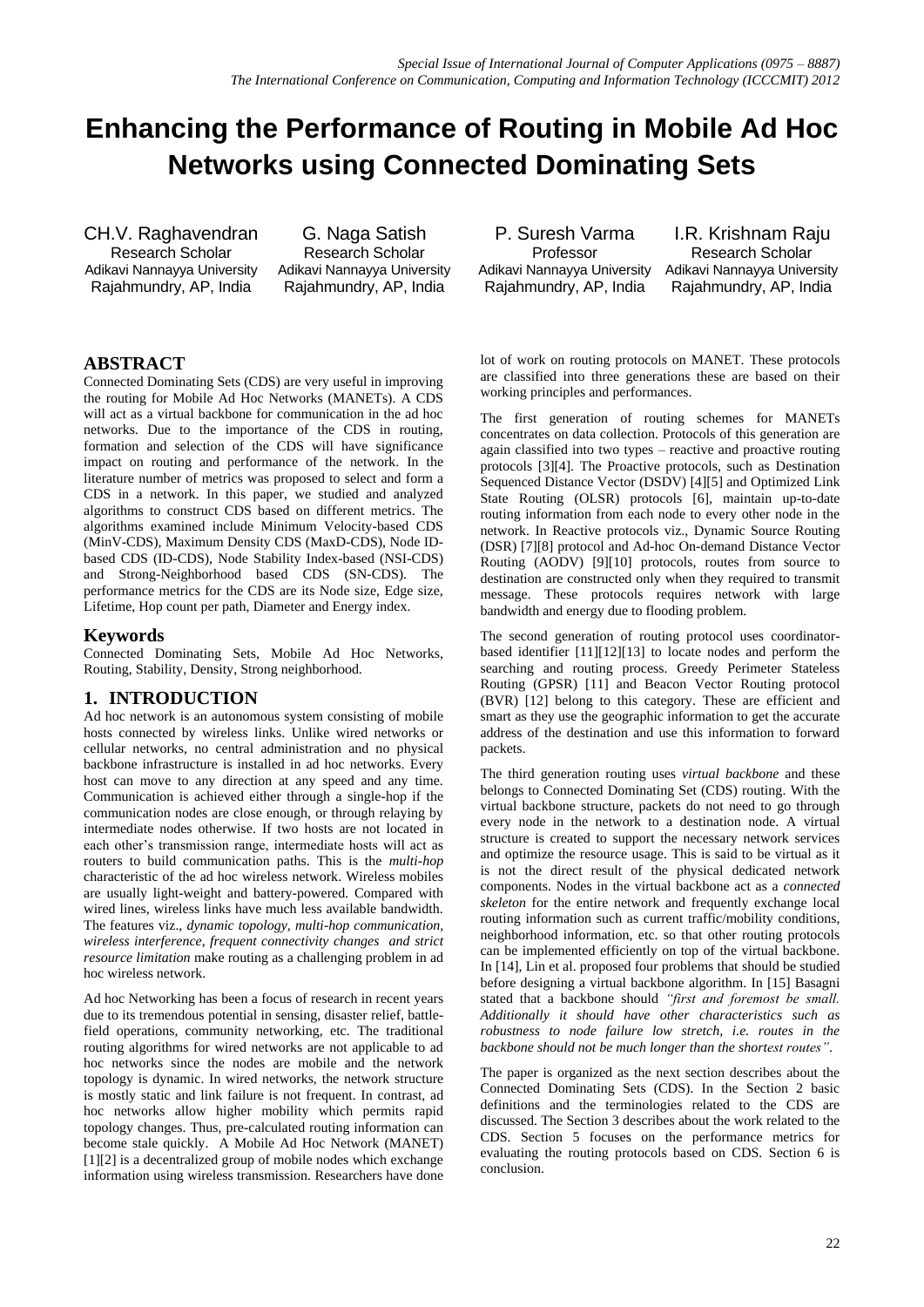# **2. BASIC DEFINITIONS AND TERMINILOGIES**

The dominating set problem arose in the 1850's, well before the advent of wireless networks [16]. The objective of the five queens problem is to find the minimum number of queens that can be placed on a chessboard such that all squares are either attacked or occupied by a queen. This problem was formulated as a dominating set of a graph *G* (*V*,*E*), with the vertices corresponding to squares on the chessboard, and  $(u, v) \in E$  if and only if a queen can move from the square corresponding to *u* to the square corresponding to *v*.

Most of the MANET broadcast route discoveries have been implemented using flooding. Even though flooding ensures that every node gets the broadcast message, it incurs significant overhead due to multiple redundant transmissions and the resulting energy and bandwidth consumption is quite high [17]. Due to this, researchers have proposed the idea of *Connected Dominating Sets* (CDS) from graph theory. CDS based virtual backbone techniques aims at creating a structure with the characteristics of a connected dominating set. This notion is a connected variation of the dominating set, i.e. a set of nodes covering a whole graph. Creating such a backbone is suitable as all devices may either be in the backbone or have at least a onehop neighbor in the backbone.

A MANET can be represented by a graph *G* (*V, E*) comprised of a set of vertices *V* and time-varying edges *E*. For each pair of vertices  $u, v \in V$ ,  $(u, v) \in E$  if and only if the nodes *u* and *v* are within communication range.

*Definition 1:* An *Independent Set*, is a subset of V such that no two vertices within the set are adjacent in V.

*Definition 2:* A *Maximal Independent Set*, is an independent set such that adding any vertex not in the set breaks the independence property of the set. Thus, any vertex outside of the maximal independent set must be adjacent to some node in the set.

*Definition* 3: A *dominating set* of a graph  $G = (V,E)$  is a vertex subset  $S \subseteq V$ , such that every vertex  $v \in V$  is either in S or adjacent to a vertex of *S*. A vertex of *S* is said to dominate itself and all adjacent vertices. A dominating set can also be independent, called *independent dominating set*, in which no two vertices are adjacent. Every Maximal Independent Set (MIS) is a dominating set.

*Definition 4:* A *connected dominating set* of a graph is a sub graph comprising of a subset of the vertices in the original graph, such that any vertex in the graph is either in the CDS or connected to a vertex in the CDS [18].

In the Figure 1, bold nodes represent *dominators* and the *dominator number* is two, where dominator number is the number of nodes in the smallest of dominating sets. In this figure  ${A,B}$  and  ${B,D}$  are dominating sets, where as  ${A,B}$  is the connected dominating set.



**Figure 1. Two solutions for the Dominating Set problem**

*Definition 5:* A *Minimum Connected Dominating Set* (MCDS) is the CDS with minimum cardinality. Finding minimum sized dominating set is NP-Hard problem, so that finding the MCDS is also NP-Hard.

*Definition 6:* A *Weakly Connected Dominated Set* (WCDS), *S*, is a dominating set such that N[S] induces a connected sub graph of *G*. In other words, the sub graph weakly induced by *S* is the graph induced by the vertex set containing *S* and its neighbors. Given a connected graph *G*, all of the dominating sets of *G* are weakly connected. Computing a minimum WCDS is NP-Hard.

Among the routing techniques proposed for MANETs, routing based on a CDS has been recognized as a suitable approach for adapting quickly to unpredictable fast changing topologies. As long as topological changes do not affect the CDS, there is no need to reconfigure the CDS; the routing tables in the CDS would still be valid.

#### **3. RELEATED WORK**

From the literature, it was observed that the CDS construction problem can be broadly classified into three categories based on the network information they use — *centralized algorithms, localized algorithms* and *distributed algorithms*.

Guha and Khullar [31] have proposed two centralized greedy algorithms for CDS construction in general graphs which contains two greedy heuristic algorithms with bounded performance guarantees. In the first algorithm, the CDS is grown from one node outward. In the second algorithm, a WCDS is constructed, and then intermediate nodes are selected to create a CDS. The centralized algorithms in [31, 32] require global information of the complete network, making them unsuitable for wireless networks which do not have centralized control.

Alzoubi *et. al.* [33] proposed a real localized 2-phase algorithm which is good at maintenance. An MIS is generated in a distributed fashion without building a tree or selecting a leader. In a localized algorithm for CDS construction, Adjih [34] proposed an approach based on multipoint relays (MPR). Based on the MPR approach several extensions have been reported leading to localized MPR based CDS construction. Wu [16] and Wu and Li [35] proposed a localized algorithm that can quickly determine a CDS in ad hoc networks. This approach uses a marking process where hosts interact with others in the neighborhood. Specifically, each host is marked true if it has two unconnected neighbors. It is shown that, collectively, these hosts achieve a desired global objective—a set of marked hosts forms a small CDS.

For sensor networks and MANETs, distributed CDS construction is more effective due to the lack of a centralized administration. Distributed algorithms can be based on a single leader or multiple leaders. In the algorithm reported in [35], Wu and Li first constructed a trivial CDS and then redundant nodes are deleted based on two sets of pruning rules. The algorithm requires that each node should know its 2-hop neighbors. The performance ratio of Wu and Li's algorithm is O(n), n being the network size. The performance ratio of distributed algorithms reported by Stojmenovic et al. in  $[36]$  is also  $O(n)$  while that of Das et al. in [32, 37] is O(logn). Thus none of the above distributed algorithms can guarantee to generate a CDS of small size. The algorithms also incur high message and time complexities. In recent works related to distributed CDS construction, it has been popular to construct a CDS by first selecting an independent dominating set, also known as a maximal independent set (MIS) and then connect the nodes in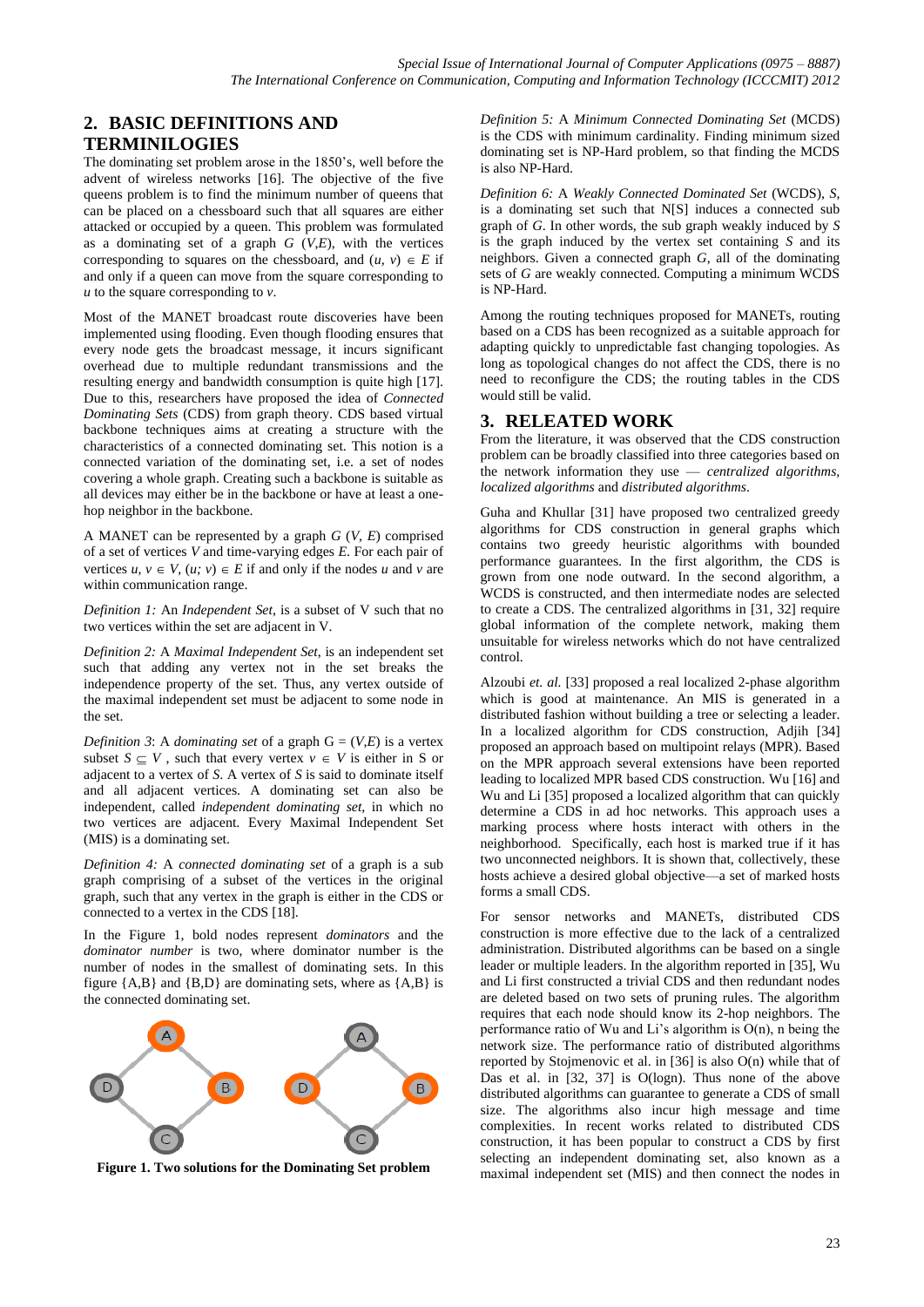the MIS. Among all the approximation algorithms for distributed CDS construction, the best known approximation factor is  $(4.8 + \ln 5)|opt| + 1.2$ , achieved by Li's S-MIS algorithm in [38] and collaborative cover heuristic in [39]. Both the approaches first construct an MIS and then tap the MIS nodes through a Steiner tree construction. In [39], the MIS is constructed using effective coverage as a metric. However, the collaborative cover heuristic [39] has a high message complexity of  $O(n\Delta^2)$  and time complexity of  $O(n)$ .

According to Ephremedis *et al.*, a CDS can create a virtual network backbone for packet routing and control [19]. Messages can be routed from the source to a neighbor in the dominating set, along the CDS to the dominating set member closest to the destination node, and then finally to the destination. This is termed *dominating set based routing* [20], or *Backbone based routing* [21], or *spine based routing* [22]. A CDS is also useful for *location-based routing*, where messages are forwarded based on the geographical coordinates of the hosts [23]. The efficiency of *multicast/broadcast routing* can also be improved through the CDS. The CDS can eliminate most of the redundant broadcasts [24, 25, 26, 27] and can solve the *broadcast storm problem* [28] also.

Nodes in a wireless network often have a limited energy supply. CDS play an important role in power management. They have been used to increase the number of nodes that can be in an sleep mode, while still preserving the ability of the network to forward messages [29]. They have also been used to balance the network management requirements to conserve energy among nodes [25, 26, 27]. In *large-scale dense sensor networks*, sensor topology information extraction can be handled by CDS construction [30].

## **4. CDS BASED ALGORITHMS**

From the above section, it is clear that there are many ways to form a CDS within a given MANET, and the algorithm used for CDS formation will affect the performance and lifetime of the CDS and the MANET. A minimum connected dominating set (MCDS) is the smallest possible CDS in a MANET. Reducing the size of the CDS will reduce the number of unnecessary transmissions. Among the CDS based algorithms the minimum velocity-based CDS (MinV-CDS) [40] and the Node Stability Index-based CDS (NSI-CDS) [41] represents the *stabilitydriven CDS* algorithms; maximum density-based CDS (MaxD-CDS) [42] and Node ID-based CDS (IDCDS) [45] represents the *minimum node size-based CDS* algorithms.

# **4.1 Data Structures**

The CDS based algorithms uses the following data structures: (i) *MinV-CDS-Node-List* – includes all the nodes that are part of the minimum-velocity based CDS.

(ii) *Covered-Nodes-List* – includes nodes that either in the *MinV-CDS-Node-List* or covered by a node in the *MinVCDS-Node-List*

(iii) *Uncovered-Nodes-List* – includes all the nodes that are not covered by a node in the *MinV-CDS-Node-List*

(iv) *Priority-Queue* – includes nodes that are in the *Covered-Nodes-List* and are probable candidates for addition to the *MinV-CDS-Node-List*. This list is sorted in the decreasing order of the velocity of the nodes. A dequeue operation returns the node with the lowest velocity.

# **4.2 Minimum Velocity-based Connected Dominating Set (MinV-CDS)**

In [40] the author has proposed MinV-CDS algorithm that choose nodes with lower velocity to include in the CDS. This algorithm starts with the inclusion of the node having the lowest velocity, into the CDS. Once a node is added to the CDS, all its neighbors are said to be covered. The covered nodes are considered in the increasing order of their velocity. If a node has lower velocity and is the next candidate node to be considered for inclusion in the CDS, it is added to the CDS if it has at least one uncovered neighbor. This procedure is repeated until all the nodes in the network are covered.

In the MinV-CDS algorithm, the *Priority-Queue* stores the covered non-CDS nodes in the increasing order of the node velocities and have at least one uncovered neighbor node, the node with the lowest velocity and having the at least one uncovered neighbor node is in the front of the queue. The *Start Node* is the first node added to the *MinV-CDS-Node-List*. All the neighbors of the *Start Node* are said to be covered, removed from the *Uncovered-Nodes-List* and added to the *Covered-Nodes-List* and to the *Priority-Queue*. If both the *Uncovered-Nodes-List* and the *Priority-Queue* are not empty, dequeue the *Priority-Queue* to extract a node *s* that has the lowest velocity and is not yet in the *MinV-CDS-Node-List*. If there is at least one neighbor node *u* of node *s* that is yet to be covered, all such nodes *u* are removed from the *Uncovered-Nodes-List* and added to the *Covered-Nodes-List* and to the *Priority-Queue*; node *s* is also added to the *MinV-CDS-Node-List*. If all neighbors of node *s* are already covered, then node *s* is not added to the *MinV-CDSNode-List*. This is repeated until the *Priority-Queue*  becomes empty or the *Uncovered-Nodes-List* becomes empty. If the *Uncovered-Nodes-List* becomes empty, then all the nodes in the network are covered. If the *Priority-Queue* becomes empty and the *Uncovered-Nodes-List* has at least one node, then the underlying network is considered to be disconnected.

The complexity of the MinV-CDS algorithm is  $O(|E| + |V| \log |V|)$ where  $|V|$  and  $|E|$  are the number of nodes and edges in the snapshot of the ad hoc network graph. The above time complexity is achieved only when the *Priority-Queue* is implemented as a *binary heap*. A CDS is used as long as it exists and if it is failed, the MinV-CDS algorithm is initiated to determine a new CDS.



**Figure 2 Initial Network**



**Figure 3 Final MinV-CDS edges with 14 nodes, 16 edges**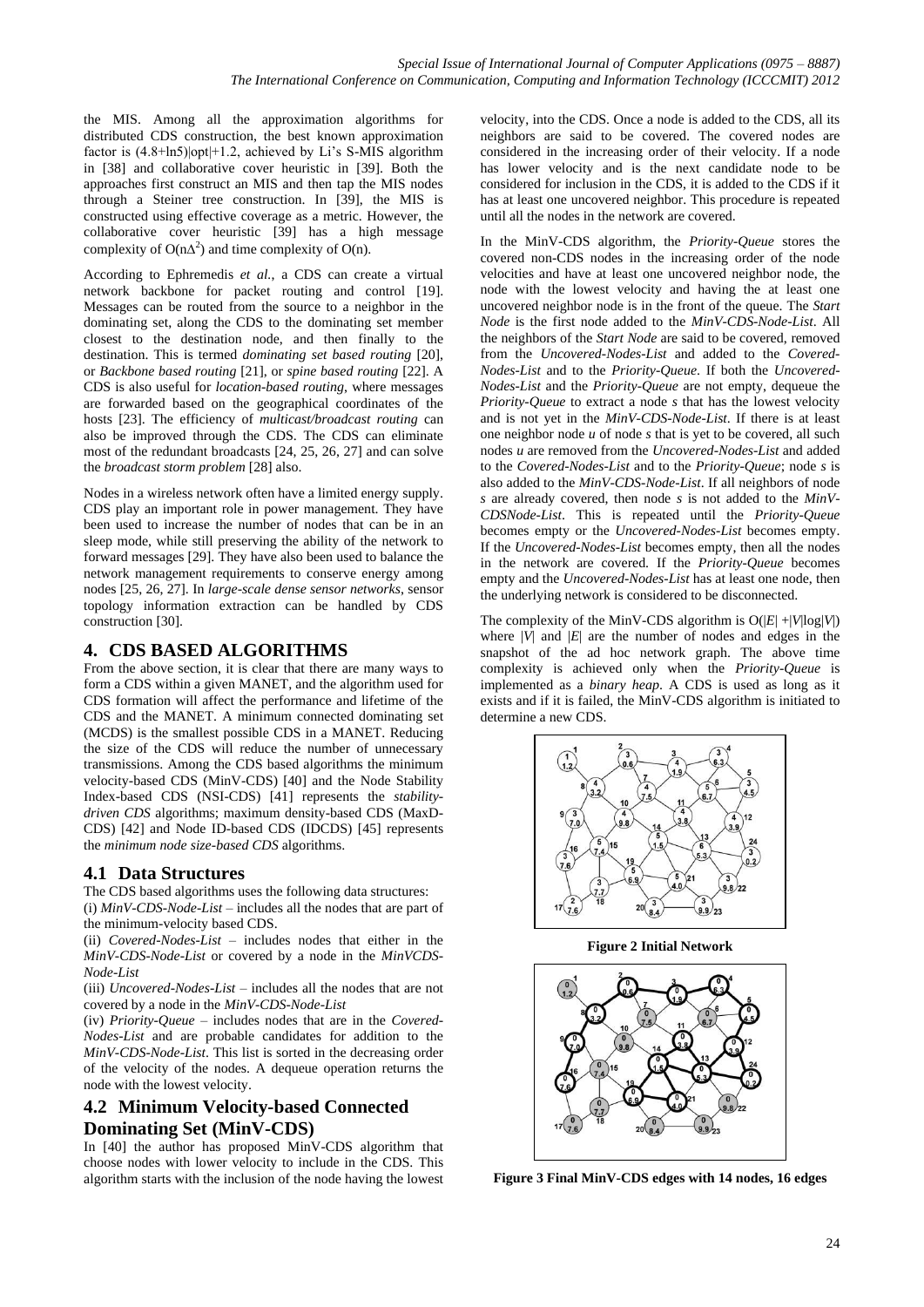Figure 2 shows the initial network. In this, a circle represents a node, integer outside the circle represents the node ID, the integer inside the circle represents the number of uncovered neighbors of the corresponding node and the real-number inside the circle represents the velocity (in m/s) of the node. In the Figure 3 the nodes that are part of the CDS have their circles bold. The shaded circles are covered, but are not part of the CDS. The MinV-CDS includes 14 nodes and 16 edges.

# **4.3 Node Stability Index-based Connected Dominating Set (NSI-CDS)**

The idea of Node Stability Index-based algorithms is to select a node with large NSI value into the CDS. The NSI of a node is defined as the sum of the predicted expiration times of the links (LETs) with the neighbor nodes that are not yet covered by a CDS node i.e., uncovered neighbor nodes. According to [41] every node in the network maintains a LET-table having the estimated LET values to each of its neighbor node of a link  $i - j$ between two nodes *i* and *j*, at  $(X_i, Y_i)$  and  $(X_j, Y_j)$ , moving with velocities  $v_i$  and  $v_j$  in directions  $\theta_i$  and  $\theta_j$  is calculated using the following formula proposed in [47]

$$
LET(i, j) = \frac{-(ab+cd)+\sqrt{(a^{2}+c^{2})R^{2}-(ad-bc)^{2}}}{a^{2}+c^{2}}
$$
  
Where  $a = v_{i}*cos\theta_{i}-v_{j}*cos\theta_{j}; b = X_{i}-X_{j};$ 

$$
c = v_i^* \sin \theta_i - v_j^* \sin \theta_j; d = Y_i - Y_j
$$

The Figure 3.1 and 3.2 demonstrate the construction of CDS based on the NSI algorithm.



**Figure 4 Initial Network graph**



**Figure 5 NSI-CDS sub graph with 10 nodes and 10 edges**

The Figure 4 shows the initial network with each circle representing the node. The integer value inside the node represents the node ID and the real number represents the sum of the LETs of the edges incident on the node. The real number on the edge represents the LET of the edge. The Figure 5 shows the NSI-CDS graph. Comparing to the CDS obtained with MinV-CDS the NSI-CDS graph is having fewer CDS nodes and CDS edges. This is because the node into the NSI-

CDS is decided by the number of uncovered neighbors of the node and the LETs of the links to the uncovered neighbors. The important characteristic of NSI-CDS is, nodes that have larger number of uncovered neighbors are more likely to have a larger NSI value and hence have greater chances for inclusion into the NSI-CDS.

## **4.4 Maximum Density based Connected Dominating Set (MaxD-CDS)**

In [43] [44] several heuristics have been proposed to approximate the MCDS for MANETs. A common thread among these heuristics is to give the preference to nodes that have high neighborhood density. The MaxD-CDS heuristic [45] is one such heuristic.

In MaxD-CDS algorithm the criteria for inclusion of a node into the CDS is the number of uncovered neighbors i.e., *density*. The algorithm uses *CDS-Node-List* and *Covered-Node-List* data structures. The first node to be included in the *CDS-Node-List* is the node with the maximum number of uncovered neighbors. The node is considered as "covered" and is also added to the Covered-Nodes-List. All nodes that are adjacent to a CDS member are also said to be covered and are added to the *Covered-Node-List*. To choose the next node to be added to the *CDS-Node-List*, the criteria for CDS membership selection are: the node cannot be a member of *CDS-Node-List*, the node must be in the *Covered-Nodes-List*, and the node must have at least one uncovered neighbor. Amongst the nodes that meet these criteria, select the node with the largest density (i.e., the largest number of uncovered neighbors) will be the next member of the CDS. This process is repeated until all nodes in the network are included in the *Covered-Nodes-List*. Once all nodes in the network are considered to be "covered", the CDS has been formed and the algorithm returns *CDS-Node-List* as list of the members in the resultant MaxD-CDS.



**Figure 6 Initial Network graph**



**Figure 7 MaxD-CDS sub graph with 5 nodes and 5 edges**

The Figure 6 and Figure 7 shows the example for MaxD-CDS algorithm, where Figure 6 shows the initial network with nodes labeled with their density. MaxD-CDS sub graph. The Figure 7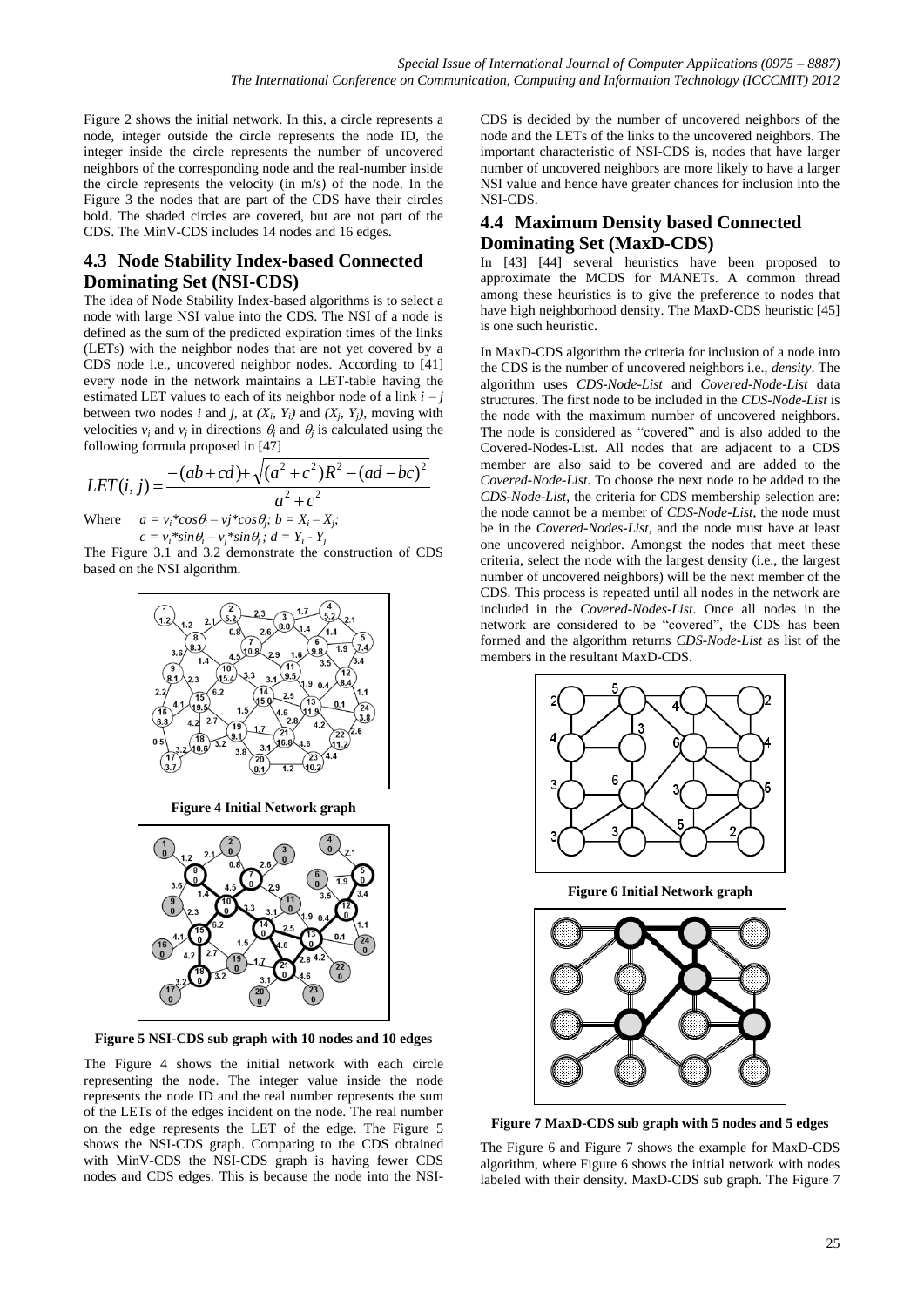is the MaxD-CDS nodes represented with a thick blackbordered circle and gray-shaded inside; covered nodes are represented with a thick gray-bordered circles and black dots inside the circle.

# **4.5 Node-ID based Connected Dominating Set (ID-CDS)**

The idea of the ID-CDS approach is to select nodes with larger node IDs for inclusion in the CDS, whereas the MaxD-CDS approach prefers nodes with a larger number of uncovered neighbors (a larger density) for CDS selection. Compared to MaxD-CDS, the ID-CDS method may include a slightly larger number of nodes in the CDS, but the advantage can be better connectivity and stability.

The algorithm proposed in [46] takes an input graph representing a snapshot of the MANET at a particular instance and outputs a list of nodes that are part of the CDS. The algorithm uses *CDS-Node-List* and *Covered-Node-List* data structures. The node with largest ID in the network is added to the *CDS-Node-List* as the first node and is considered as *covered*; it is also added to *Covered-Node-List*. The nodes that are adjacent to the covered node are also considered as *covered* and are added to the *Covered-Node-List*. The criteria for inclusion into the ID-based CDS are same as the criteria for inclusion into the MaxD-CDS. Amongst all the nodes of the network that meet these criteria, select the node with the largest node ID as the next member of the CDS. This process is repeated until all the nodes in the network are included in the *Covered-Nodes-List*. Once all the nodes in the network are considered to be "covered", the CDS has been formed and the algorithm returns *CDS-Node-List* as a list of members in the resultant IDCDS.



**Figure 8 Initial Network graph**



**Figure 9 ID-CDS sub graph with 7 nodes and 8 edges**

The Figure 8 and Figure 9 illustrate the example for ID-based CDS algorithm. The Figure 8 is the initial network with an integer in side the circle representing the ID of the node and Figure 9 shows the resultant ID-CDS sub graph with selected nodes and edges.

## **5. PERFORMANCE METRICS**

The following performance metrics are used to measure and to evaluate the CDS based algorithms discussed in the above section.

*CDS Node Size* – The time-averaged value of the number of nodes in the CDS during the entire simulation time.

*CDS Edge Size* – The time-averaged value of the number of edges connecting nodes that are part of the CDS during the entire simulation time.

*CDS Life Time* – The average of the duration of existence of a CDS during the entire simulation time.

*Hop count per path* – The time-averaged hop count of the source-destination (s-d) paths, averaged across all s-d paths during the entire simulation time.

*CDS Diameter* – This is the maximum of the minimum number of hops between any two CDS nodes in the CDS-induced sub graphs containing only the edges between any two CDS nodes.

*CDS Energy Index* – This is a measure of the potential energy consumption that will be incurred if a CDS is used for networkwide broadcasting.

## **6. CONCLUSION**

In this paper we have studied few of the most recent routing algorithms for MANETs based on Connected Dominating Sets. Among the two Minimum node size based CDS algorithms, the ID-based CDS is more stable than MaxD-CDS. The ID-based algorithm can form a CDS with longer average lifetime than the CDS generated by Max-CDS algorithm but with a larger node size. Under the Stability driven CDS algorithms, Node Stability Index based CDS (NSI-CDS) can be considered the best choice than the MinV-CDS, as it has a significantly lower tradeoff ratio and lower hop count per path and does not incur a significantly larger Node Size. The NSI-CDS is also the most preferred from the points of view of optimal energy consumption, delay per path, bandwidth and fairness of node usage.

#### **7. REFERENCES**

- [1] Charles E. Perkins, Ad Hoc Networking, Addison-Wesley, 2001.
- [2] C.K. Toh, Ad Hoc Mobile Wireless Networks: Protocols and Systems, Prentice Hall, 2001.
- [3] R. Bhaskar, J. Herranz, and F. Laguillaumie, "Efficient authentication for reactive routing protocols," in AINA ‗06: Proceedings of the 20th International Conference on Advanced Information Networking and Applications - Volume 2 (AINA'06). Washington, DC, USA: IEEE Computer Society, 2006, pp. 57–61.
- [4] C.Perkins and P.Bhagwat, "Highly dynamic destinationsequenced distance-vector routing (dsdv) for mobile computer," ACM Sigcomm'94, August 1994.
- [5] K. U. R. Khan, R. U. Zaman, A. V. Reddy, K. A. Reddy, and T. S. Harsha, "An efficient dsdv routing protocol for wireless mobile ad hoc networks and its performance comparison," in EMS '08: Proceedings of the 2008 Second UKSIM European Symposium on Computer Modeling and Simulation. Washington, DC, USA: IEEE Computer Society, 2008, pp. 506–511.
- [6] A. Baayer, N. Enneya, and M. E. Koutbi, "A new criterion for mpr selection in olsr," in EATIS 07: Proceedings of the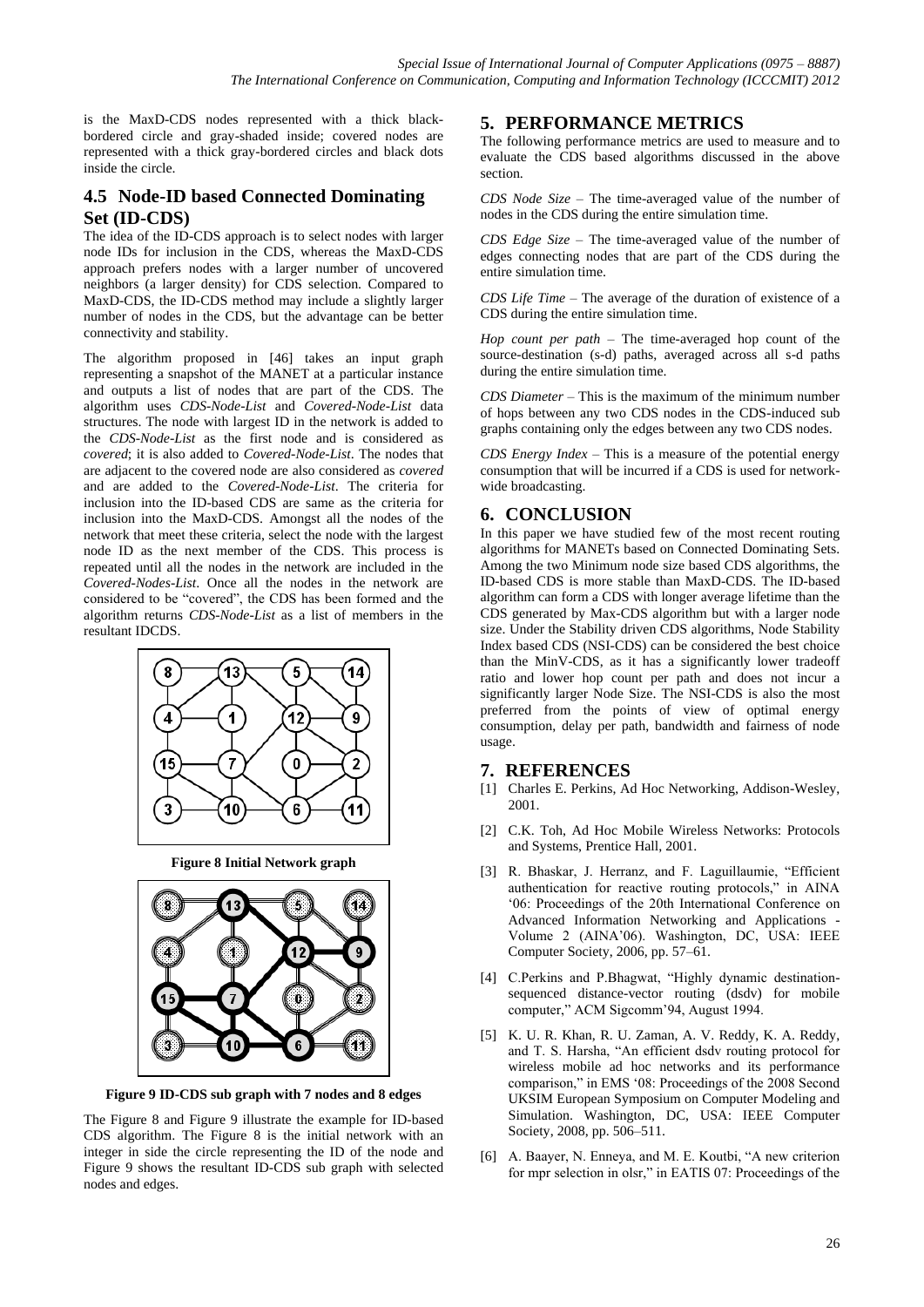2007 Euro American conference on Telematics and information systems. New York, NY, USA: ACM, 2007, pp. 1–6.

- [7] D. B. Johnson, D. A. Maltz, and J. Broch, "Dsr: the dynamic source routing protocol for multihop wireless ad hoc networks," Ad hoc networking, pp. 139–172, 2001.
- [8] M. Alilou and M. Dehghan, "Upgrading performance of dsr routing protocol in mobile ad hoc networks," in WEC (5), 2005, pp. 38–40.
- [9] C.Perkins and E.Royer, "Ad hoc on-demand distance vector routing," Mobile Computing System and Applications, February 1999.
- [10] S. Xu, Y. Mu, and W. Susilo, "Authenticated aodv routing protocol using one-time signature and transitive signature schemes," JNW, vol. 1, no. 1, pp. 47–53, 2006.
- [11] B. Karp and H. T. Kung, "Gpsr: greedy perimeter stateless routing for wireless networks," in MobiCom'00: Proceedings of the 6th annual international conference on Mobile computing and networking. New York, NY, USA: ACM Press, 2000, pp. 243–254.
- [12] R. Fonseca, S. Ratnasamy, J. Zhao, C. Ee, D. Culler, S. Shenker, and I. Stoica, "Beacon vector routing: Scalable point-to-point routing in wireless sensornets," in In NSDI, 2005.
- [13] A. Ward, A. Jones, and A. Hopper, "A new location technique for the active office," Personal Communications, IEEE, vol. 4, no. 5, pp. 42–47, 1997.
- [14] JH Lin, CR Dow, and SF Hwang. A distributed virtual backbone development scheme for ad-hoc wireless networks. Wireless Personal Communications, 27(3):215– 233, 2003.
- [15] S Basagni, M Mastrogiovanni, A Panconesi, and C Petrioli. Localized protocols for ad hoc clustering and backbone formation: a performance comparison. Parallel and Distributed Systems, IEEE Transactions on DOI - 10.1109/TPDS.2006.52, 17(4):292– 306, 2006.
- [16] J. Wu, Extended Dominating-Set-Based Routing in Ad Hoc Wireless Networks with Undirectional Links, *IEEE Trans. on Parallel and Distributed Systems*, pp. 866-881, Sept. 2002.
- [17] S. Ni, Y. Tseng, Y. Chen and J. Sheu: The Broadcast Storm Problem in a Mobile Ad Hoc Network, Proceedings of the 5th ACM International Conference on Mobile Computing and Networking, pp.151-162, 1999.
- [18] T. H. Cormen, C. E. Leiserson, R. L. Rivest and C. Stein, Introduction to Algorithms, 3rd Edition, MIT Press, September 2009.
- [19] A. Ephremides, J. Wieselthier, and D. Baker, A design concept for reliable mobile radio networks with frequency hopping signaling, *Proceedings of the IEEE*, 75, pp. 56-73, 1987.
- [20] Bevan Das and Vaduvur Bharghavan, Routing in Ad-Hoc Networks Using Minimum Connected Dominating Sets, *International Conference on Communications*, Montreal, Canada, June 1997.
- [21] Bevan Das, Raghupathy Sivakumar and Vaduvur Bharghavan, Routing in Ad Hoc Networks Using a virtual backbone, *IC3N'97*, pp.1-20, 1997.
- [22] Bevan Das, Raghupathy Sivakumar and Vaduvur Bharghavan, Routing in Ad Hoc Networks Using a Spine, *International Conference on Computers and Communications Networks*, Las Vegas, NV. Sept. 1997.
- [23] S. Datta and I. Stojmenovic, Internal Node and Shortcut Based Routing with Guaranteed Delivery in Wireless Networks, *Cluster Computing*, 5(2), pp. 169-178, 2002.
- [24] X. Cheng, M. Ding, D.H. Du, and X. Jia, On The Construction of Connected Dominating Set in Ad Hoc Wireless Networks, to appear in Special Issue on *Ad Hoc Networks* of *Wireless Communications and Mobile Computing*, 2004.
- [25] J. Wu and B. Wu, A Transmission Range Reduction Scheme for Power-Aware Broadcasting in Ad Hoc Networks Using Connected Dominating Sets, *Proc. of 2003 IEEE Semiannual Vehicular Technology Conference (VTC2003-fall)*, Oct. 2003.
- [26] J. Wu, B. Wu, and I. Stojmenovic, Power-Aware Broadcasting and Activity Scheduling in Ad Hoc Wireless Networks Using Connected Dominating Sets, *Proc. of IASTED International Conference on Wireless and Optical Communication (WOC 2002)*, 2002.
- [27] J. Wu, B. Wu, and I. Stojmenovic, Power-Aware Broadcasting and Activity Scheduling in Ad Hoc Wireless Networks Using Connected Dominating Sets, *Wireless Communications and Mobile Computing*, a special issue on *Research in Ad Hoc Networking, Smart Sensing, and Pervasive Computing*, Vol. 3, No. 4, June 2003.
- [28] S.Y. Ni, Y.-C. Tseng, Y.-S. Chen and J.-P. Sheu, The broadcast storm problem in a mobile ad hoc network, Proc. MOBICOM, Seattle, Aug. 1999, pp. 151-162.
- [29] B. Chen, K. Jamieson, H. Balakrishnan, and R. Morris, Span: An energy-efficient coordination algorithm for topology maintenance in Ad Hoc wireless networks, Wireless Networks, 8, pp. 481-494, 2002.
- [30] M. Ding, X. Cheng, and G. Xue, Aggregation tree construction in sensor networks, Proc.of IEEE VTC, 2003.
- [31] S. Guha and S. Khuller, Approximation algorithms for connected dominating sets. Algorithmica 1998; 20(4): 374–387
- [32] B. Das, R. Sivakumar and V. Bharghavan, Routing in adhoc networks using a spine, in: Proc. of International Conference on Computers and Communications Networks '97, Las Vegas, NV (September 1997).
- [33] K.M. Alzoubi, P.J. Wan and O. Frieder, Message-Optimal Connected Dominating Sets in Mobile Ad Hoc Networks, *MOBIHOC*, EPFL Lausanne, Switzerland, 2002.
- [34] C. Adjih, P. Jacquet, and L. Viennot, "Computing connected dominated sets with multipoint relays," Ad Hoc & Sensor Wireless Networks, vol. 1, pp. 27–39, 2005.
- [35] J. Wu and H. Li, "On Calculating Connected Dominating Sets for Efficient Routing in Ad Hoc Wireless Networks,' Proc. Third Int'l Workshop Discrete Algorithms and Methods for Mobile Computing and Comm., pp. 7-14, 1999.
- [36] I. Stojmenovic, M. Seddigh and J. Zunic, Dominating sets and neighbor elimination based broadcasting algorithms in wireless networks, in: Proc. of IEEE Hawaii Int. Conf. on System Sciences (January 2001).